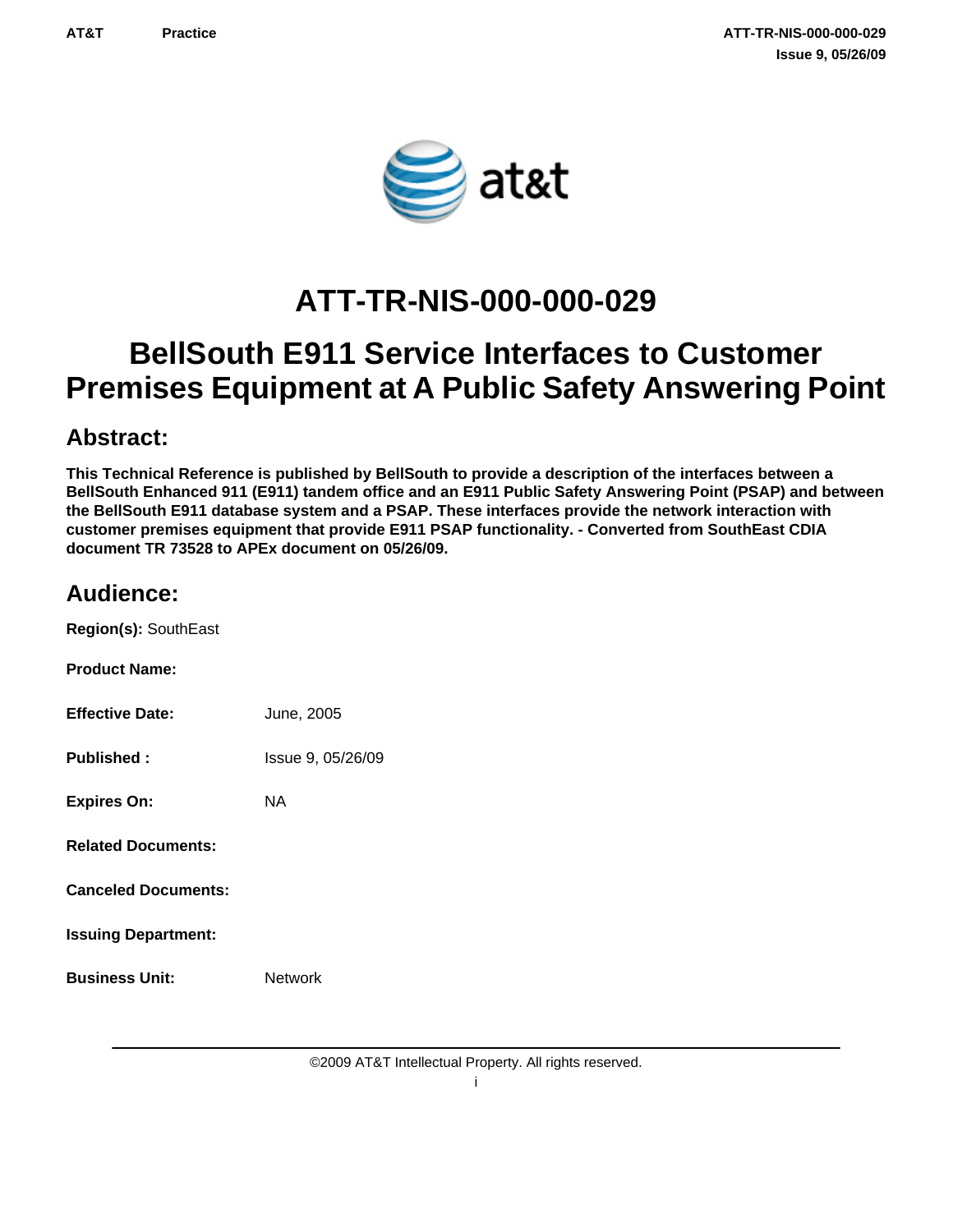**Points Of Contact:**

**Author(s): ATTUID** xx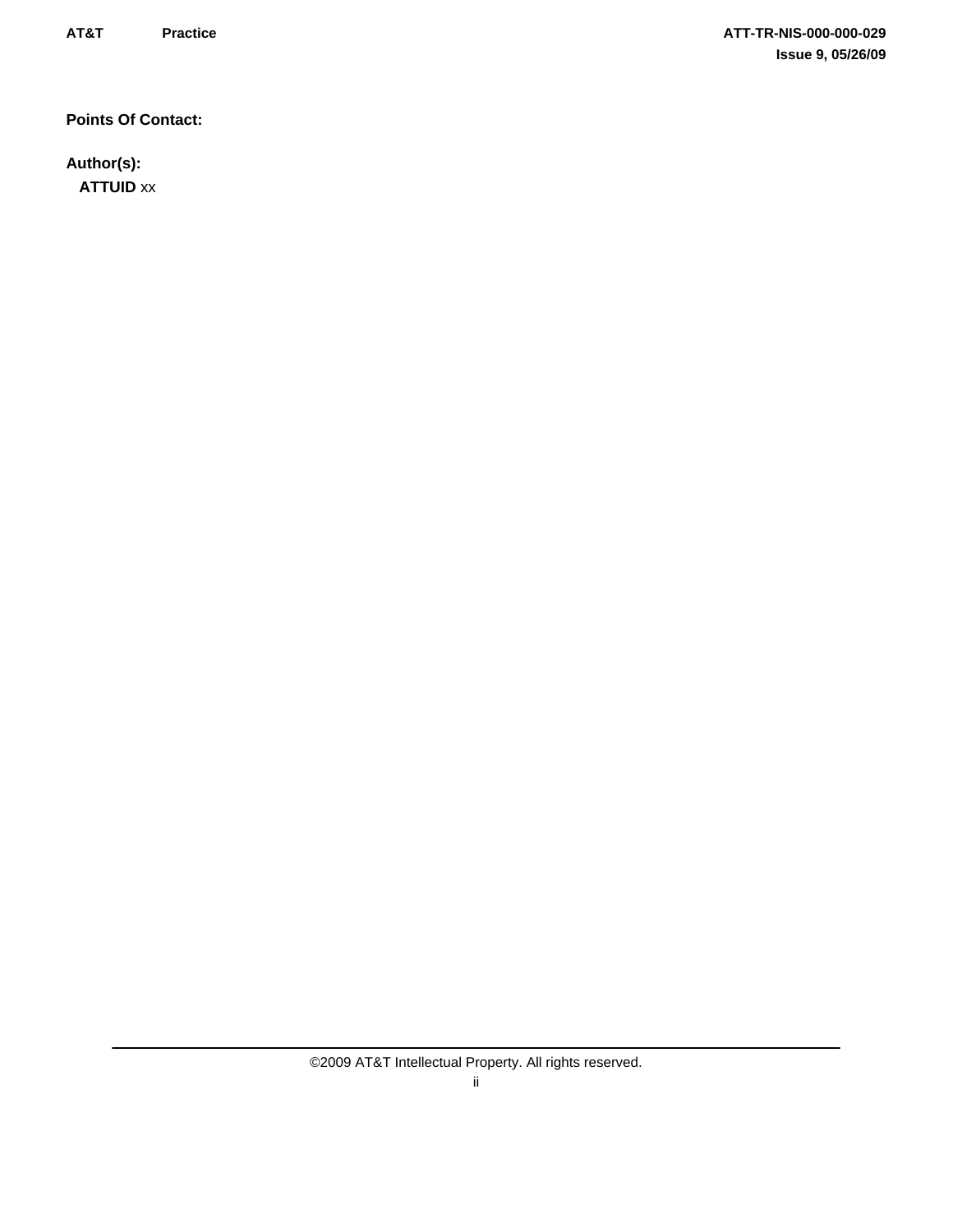# **Table Of Contents**

### **[INTRODUCTION](#page-4-0)**

| 1. |                 | <b>Overview of Enhanced 911 Service</b> | $\overline{2}$ |
|----|-----------------|-----------------------------------------|----------------|
|    | 1.1.            | <b>General</b>                          | $\overline{2}$ |
| 2. |                 | <b>E911 Interfaces</b>                  | 3              |
|    | 2.1.            | <b>Trunk Interface</b>                  | 3              |
|    | 2.2.            | <b>Database Interface</b>               | 8              |
|    |                 | A.1. Acronyms Dictionary                | 17             |
|    | <b>ACRONYMS</b> |                                         | 17             |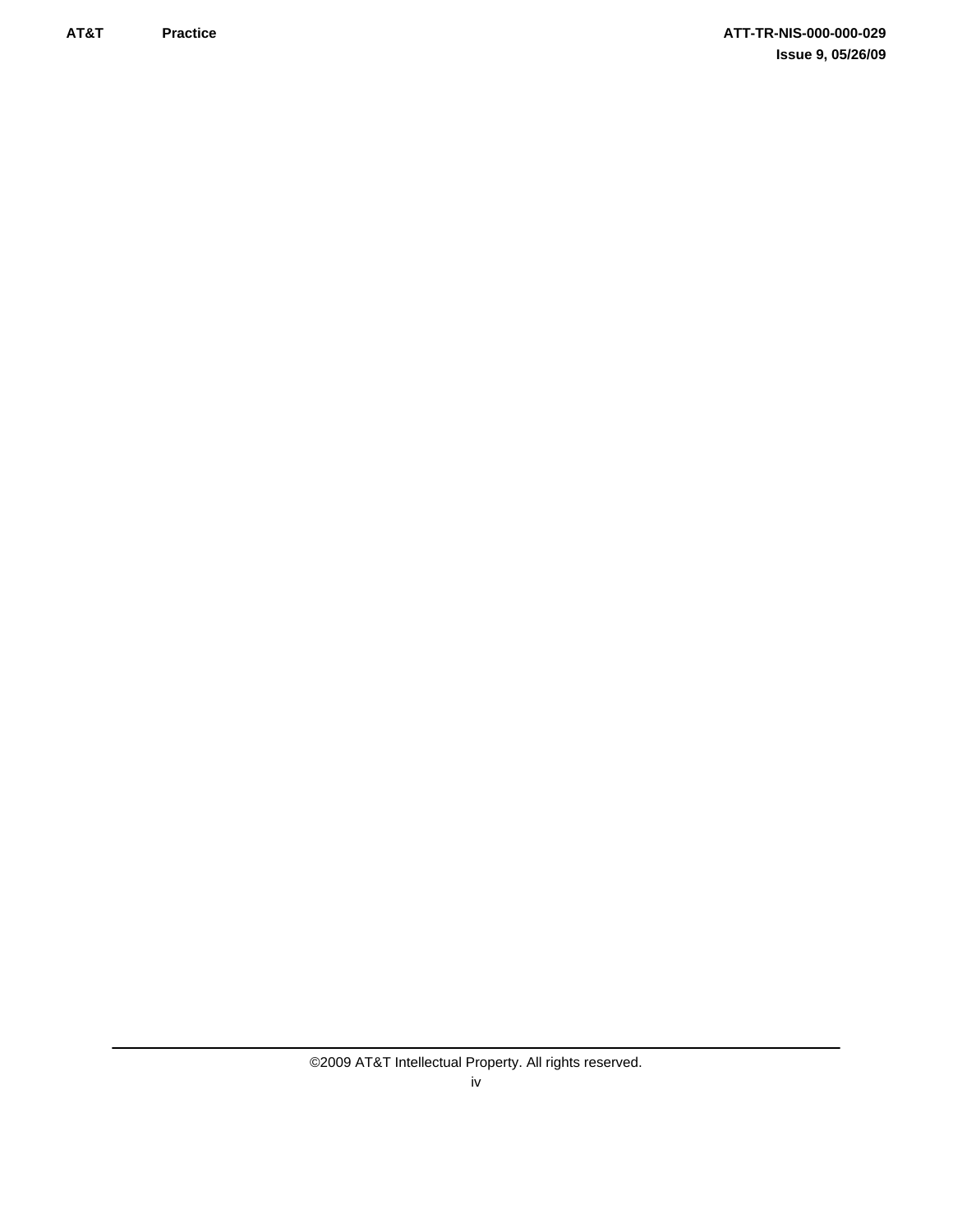### <span id="page-4-0"></span>**INTRODUCTION**

This Technical Reference is published by BellSouth to provide a description of the interfaces between a BellSouth Enhanced 911 (E911) tandem office and an E911 Public Safety Answering Point (PSAP) and between the BellSouth E911 database system and a PSAP. These interfaces provide the network interaction with customer premises equipment that provide E911 PSAP functionality.

#### **NOTICE**

This Technical Reference is published by BellSouth Telecommunications Inc. (BST) to provide a description of the interfaces between a BellSouth Enhanced 911 (E911) tandem office and an E911 Public Safety Answering Point (PSAP) and between the BellSouth E911 database system and a PSAP.

BellSouth Telecommunications Incorporated reserves the right to revise this document for any reason, including but not limited to, conformity with standards promulgated by various governmental or regulatory agencies, utilization of advances in the state of the technical arts, or the reflection of changes in the design of any equipment, techniques, or procedures described or referred to herein. Liability to anyone arising out of use or reliance upon any information set forth herein is expressly disclaimed, and no representations of warranties, expressed or implied, are made with respect to the accuracy or utility of any information set forth herein.

This document is not to be construed as a suggestion to any manufacture to modify or change any of its products, nor does this document represent any commitment by BellSouth Telecommunications Incorporated to purchase any product whether or not it provides the described characteristics.

Nothing contained herein shall be construed as conferring by implication, estoppel or otherwise, any license or right under any patent, whether or not the use of any information herein necessarily employs an invention of any existing or later issued patent.

If further information is required, please contact:

Research Director - Technical Analysis and Support - Trans/Access Group BellSouth Telecommunications, Inc. 675 West Peachtree Street North Atlanta, Georgia 30375

©BellSouth Telecommunications, Inc., 2004 Printed in the U.S.A

This document has been reissued to remove references to 1AESS(tm) tandem offices, change the format of the information sent by the E911 tandem to the PSAP, and change the format of the text portion of the response from the E911 database.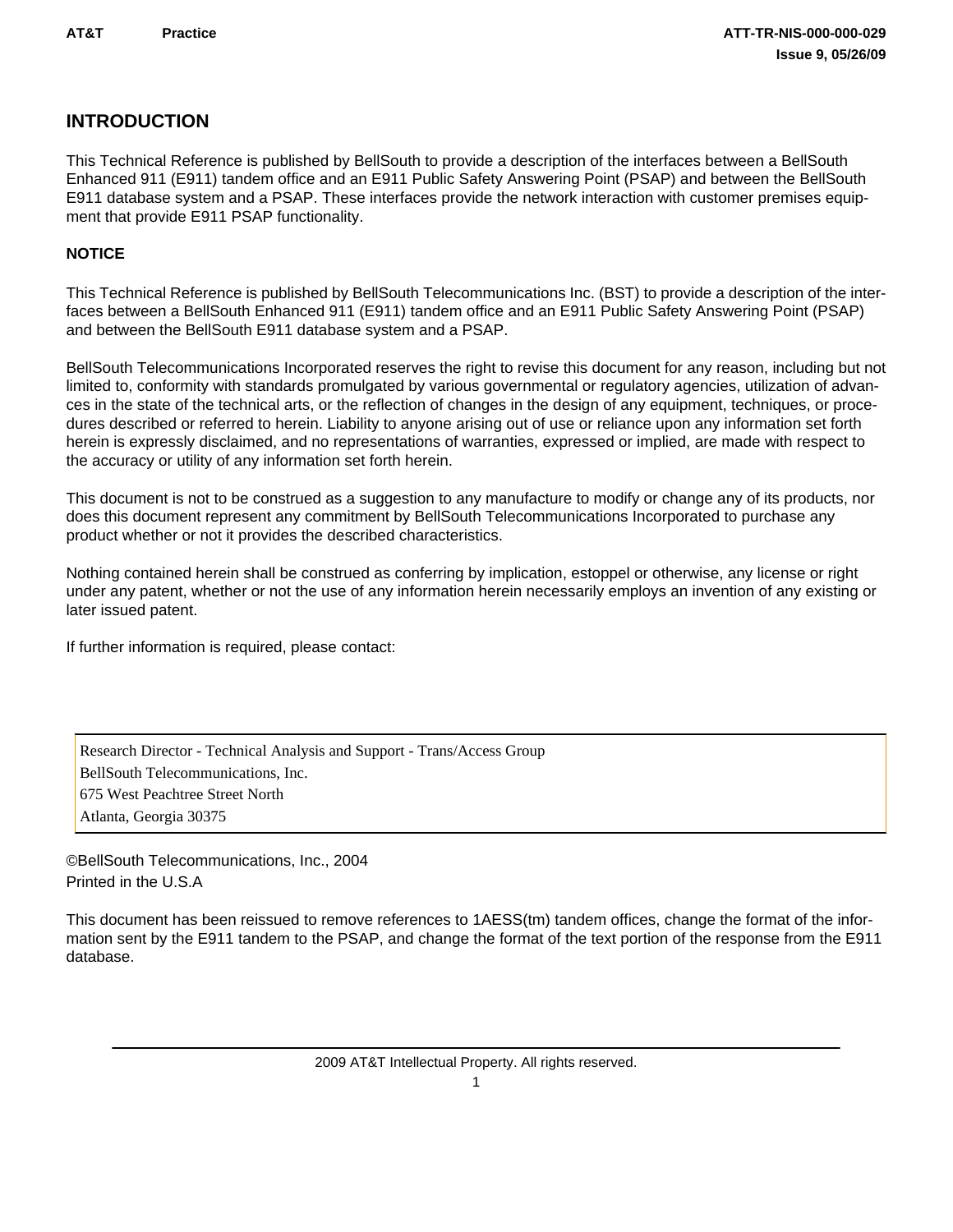<span id="page-5-0"></span>

| <b>Chapter</b>    | <b>Action Re-</b><br>quest $#$ | Date/Issue          | <b>Description</b>                                                                                                                                                                              | <b>Change Requested By/</b><br><b>Made By</b> |
|-------------------|--------------------------------|---------------------|-------------------------------------------------------------------------------------------------------------------------------------------------------------------------------------------------|-----------------------------------------------|
| Various           | NA.                            | June, 2005/8        | Descriptions changed to include VoIP 911 Bill Marczak/TML<br>calls.                                                                                                                             |                                               |
| Chapter $2.2$ (a) | NA.                            | November,<br>2004/7 | Physical interface specifications have<br>changed due to discontinuance of previous<br>Channel Service Unit/Data Service Unit<br>(CSU/DSU) devices. Speed has also in-<br>creased to 9600 baud. | Bill Marczak/TML                              |

## **1. Overview of Enhanced 911 Service**

## *1.1. General*

The number 911 is the 3-digit telephone number that has been designated by the FCC for public use throughout the United States to report an emergency and/or request emergency assistance. The number 911 is intended as a nationwide universal telephone number which provides the public with direct access to a public safety answering point (PSAP). A PSAP is an agency or facility which is designated and authorized to receive and respond to emergency calls requiring one or more public services such as police, fire, and/or ambulance services. Any one agency or a group of agencies may be designated as a PSAP. One or more attendants are located at a PSAP facility to receive and handle emergency calls in accordance with local requirements.

With E911 service, a BellSouth switching office is arranged to serve as an E911 tandem for all 911 calls from other local offices in the 911 service area and as a local office for 911 calls originated by customers served by the E911 tandem office. Calls may be selectively routed by this E911 tandem office to one or more PSAPs in the 911 service area. Automatic number identification (ANI), or in some cases, a pseudo-ANI (pANI), is passed via the trunk facility to the PSAP location for display at the PSAP answering position. Additional information associated with the calling party number as stored in the BellSouth E911 database or obtained from remote databases can also be delivered to the PSAP answering position. This information is queried real time from the database over dedicated data links by the customer premises control equipment.

This document describes the interfaces between an individual PSAP and the BellSouth E911 tandem and between the PSAP and the database system. An overview of a typical E911 system is given in Figure 1.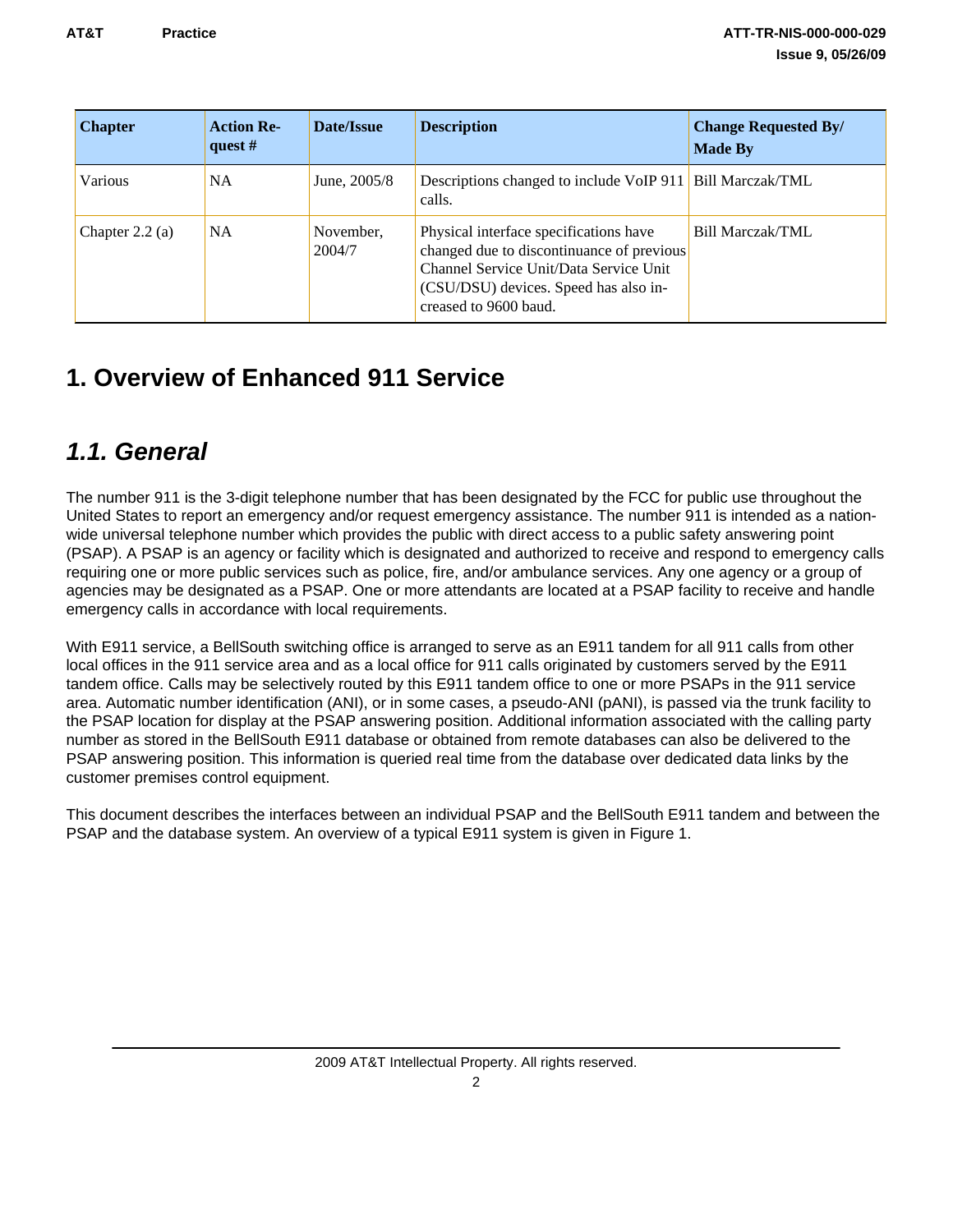<span id="page-6-0"></span>

Public Safety Answering Point

#### **Figure 1 - E911 System Overview**

## **2. E911 Interfaces**

## *2.1. Trunk Interface*

Two wire, 1-way, outgoing trunks arranged for loop-reverse battery operation are provided in the central office and connected to the PSAP through a standard local loop. The E911 tandem trunks will be terminated at the network interface point at the customers premises in standard RJ21X jacks.

The electrical characteristics and signaling states used by trunks of the above type that may be used by the E911 tandem office are given in the Signaling section of Telcordia's *LSSGR: Signaling for Analog Interfaces* [3] document. Additional information on local loop characteristics can be found in the documents *ANSI T1.414 - Network to Customer Installation Interfaces - Enhanced 911 Analog Voicegrade PSAP Access Using Loop Reverse-Battery Signaling* [1] *and Lightning and 60-Hz Disturbances at the Bell Operating Company Network Interface* [2].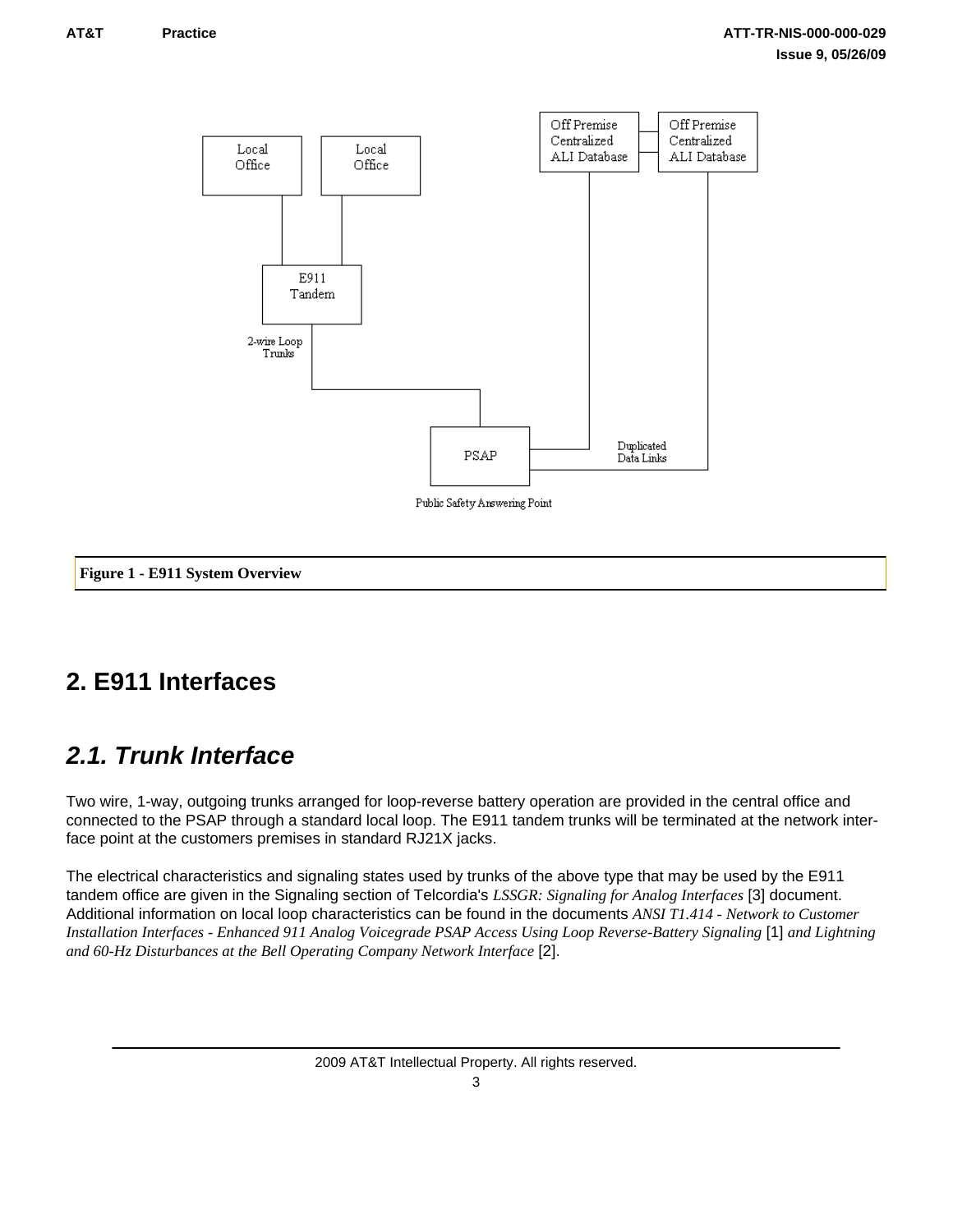| (a) | <b>Calling Number Identification</b>                                                                                                                                                                                                                                                                                                                                                                                                                                                                                                                                                                                                                                                                                                                                                                                                                 |
|-----|------------------------------------------------------------------------------------------------------------------------------------------------------------------------------------------------------------------------------------------------------------------------------------------------------------------------------------------------------------------------------------------------------------------------------------------------------------------------------------------------------------------------------------------------------------------------------------------------------------------------------------------------------------------------------------------------------------------------------------------------------------------------------------------------------------------------------------------------------|
|     | The telephone number of the station calling into the PSAP is delivered to the PSAP equipment using standard Automatic<br>Number Identification (ANI) techniques over the E911 tandem trunks. Operation of ANI number delivery is described in<br>TR-TSY-000350, LATA Switching Systems Generic Requirements (LSSGR) [4]. In some cases, a pANI is delivered in<br>place of the caller's ANI. Typically the number delivered to the PSAP is displayed at the answering position by the cus-<br>tomer premises equipment. The PSAP is also required to formulate a request for associated data from the E911 database<br>on this number. See section 2.2 for a description of this activity.                                                                                                                                                           |
|     | Once the PSAP detects that the E911 tandem has seized an idle trunk by the presence of an off-hook condition, the<br>PSAP is expected to send a start pulsing signal $(250 \pm 50 \text{ ms} \text{ with})$ within 4 seconds. If the wink signal is not received<br>within 4 seconds, the E911 tandem will retry once on a different E911 trunk after placing the original trunk on a mainte-<br>nance list.                                                                                                                                                                                                                                                                                                                                                                                                                                         |
|     | The E911 tandem will begin outpulsing the calling number as multifrequency (MF) tones within 4 seconds of receipt of<br>the wink signal. If no calling number is received or if distorted tones are received, the PSAP should assume ANI failure<br>has occurred and proceed to return audible ringing to the calling party and signal an attendant to answer. Although no<br>calling information would be available to present to the attendant in this case, the PSAP CPE shall send the appropriate<br>ANI failure digits to the E911 database system.                                                                                                                                                                                                                                                                                            |
|     | Once the ANI/pANI digits are received, the PSAP CPE the customer provided equipment shall return audible ringing to<br>the 911 calling party at the same time as attendant positions are alerted of the incoming call by the PSAP CPE. Once an<br>attendant answers, the PSAP CPE should remove audible ringing and cut the incoming call through to the position. At<br>the same time, the PSAP CPE database request message is sent to the BellSouth E911 database system. This system will<br>return information, relating to the ANI/pANI, suitable for display on a terminal at the attendant position answering the<br>call. The PSAP CPE is responsible for decoding the ANI MF data and formatting the ASCII encoded request to the<br>BellSouth E911 database system. This database interface is described in section 2.2 of this document. |

The format of the information sent by the E911 tandem will be one of the following:

| 8 digit ANI      | KP-A-NXX-XXXX-ST                                                                                   |
|------------------|----------------------------------------------------------------------------------------------------|
| 10 digit ANI     | KP-II-NPA-NXX-XXXX-STP                                                                             |
| Two 10 digit ANI | KP-II-NPA-NXX-XXXX-ST-KP-NPA-NXX-XXXX-ST<br>(calling party's number) (dialed number or pseudo ANI) |

The KP and ST are standard MF signals. The calling number is given by the NXX-XXXX. For 8 digit ANI, the "A" is coded as in Table 1 and represents the numbering plan area (NPA) from which the 911 call originated in those cases when the 911 service area includes two or more NPAs. In cases where special attention or handling may be required, the 4, 5, 6 and 7 digits are used. Examples of such cases are a 911 call originated via a foreign exchange (FX) line serving a station which is not physically located in the 911 service area or a telephone number which does not have an emergency service number (ESN) assigned. Other cases for the special handling digits may be defined by local practices.

The "II" represents encoded information indicating whether the calling line display device (ANI display) should remain steady or flash, or if the call is a test call. II digits will be used as follows: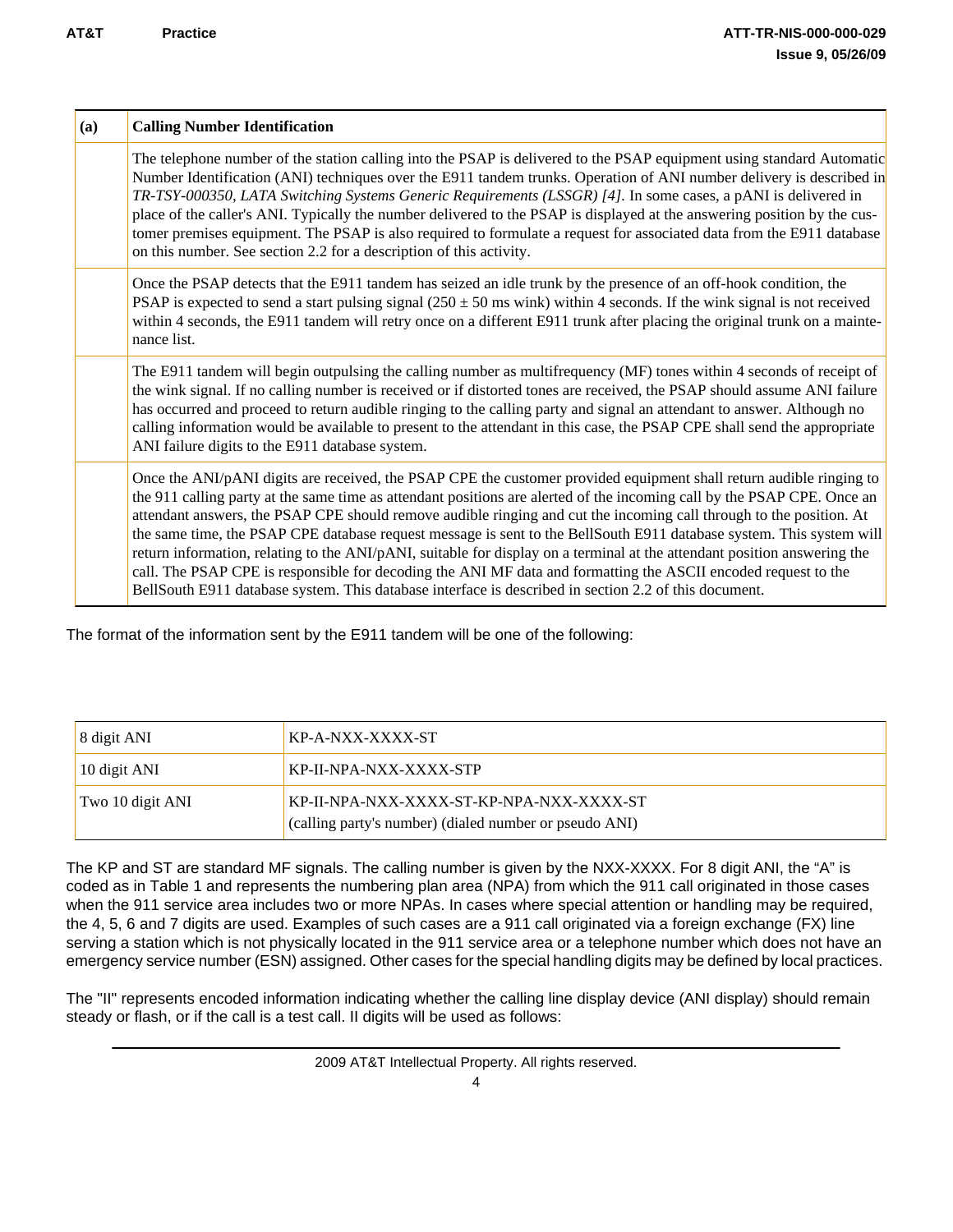| II Digit | Meaning              |
|----------|----------------------|
| 40       | Steady ANI display   |
| 44       | Flashing ANI display |
| 48       | <b>Test Call</b>     |

### **TABLE 1 "A" DIGIT ENCODING**

| <b>DIGIT</b>   | <b>USE</b>                        |
|----------------|-----------------------------------|
| $\Omega$       | NPD 0 (Lowest Numbered NPA)       |
| 1              | NPD 1 (Second Numbered NPA)       |
| $\overline{2}$ | NPD 2 (Third Numbered NPA)        |
| 3              | NPD 3 (Highest Numbered NPA)      |
| $\overline{4}$ | NPD 0 (Special Handling Required) |
| 5              | NPD 1 (Special Handling Required) |
| 6              | NPD 2 (Special Handling Required) |
| 7              | NPD 3 (Special Handling Required) |
| 8              | Maintenance Test Call             |
| 9              | Not Used                          |

#### **ANI Failures**

If the E911 tandem office is unable to present a valid calling number, one of the following is sent to the PSAP:

| 8 digit ANI  | 0-911-0TTT     |
|--------------|----------------|
| 10 digit ANI | $NPA-911-0TTT$ |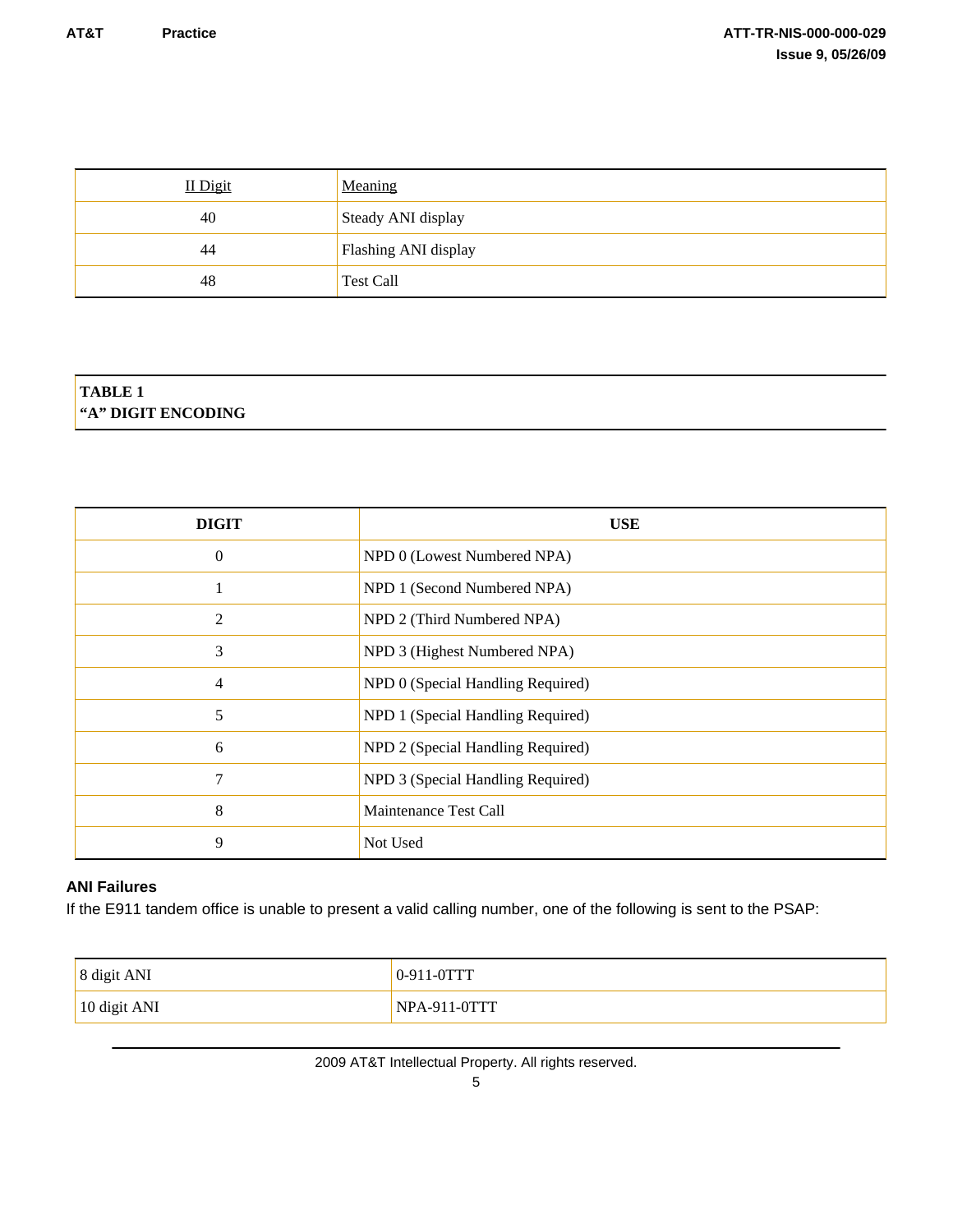| Two 10 digit ANI with good | NPA-NXX-XXXX        | NPA-911-0TTT        |
|----------------------------|---------------------|---------------------|
| CPN, bad pseudo-ANI        | (good CPN)          | (bad pseudo-ANI)    |
| Two 10 digit ANI with bad  | <b>NPA-911-0TTT</b> | NPA-NXX-XXXX        |
| CPN, good pseudo-ANI       | (bad CPN)           | (good pseudo-ANI)   |
| Two 10 digit ANI with bad  | $NPA-911-0TTT$      | <b>NPA-911-0TTT</b> |
| CPN and bad pseudo-ANI     | (bad CPN)           | (bad pseudo-ANI)    |

These formats are sent due to ANI failures between the end office and the E911 tandem, or possibly a 911 call received via a message trunk from outside the local tandem area. The digits TTT indicate the Emergency Service Central Office (ESCO) number associated with the originating office to tandem trunk.

#### **Anonymous Calls**

0-911-0000 (8 digits) or 000-911-0000 (10 digits) is sent when an anonymous call is made to a PSAP. An anonymous call is a 7 or 10 digit call (non-911) to the directory number of a PSAP. ANI identification is not available for such calls. A PSAP may be assigned a nondialable number to preclude such calls.

| (b) | <b>Call Transfer Interface</b>                                                                                                                                                                                                                                                                                                                                                                                                                                                                                                                                                                                                                                                                                                                                  |
|-----|-----------------------------------------------------------------------------------------------------------------------------------------------------------------------------------------------------------------------------------------------------------------------------------------------------------------------------------------------------------------------------------------------------------------------------------------------------------------------------------------------------------------------------------------------------------------------------------------------------------------------------------------------------------------------------------------------------------------------------------------------------------------|
|     | Transfer of an incoming call to an alternate PSAP is available as a standard service. The primary PSAP may implement<br>transfer to a secondary PSAP using the standard Call Transfer and Speed Calling features of the E911 tandem office.<br>These features are implemented by switch hook flashes and abbreviated dialed digits issued by the customer provided<br>equipment to the E911 tandem office trunks. The answering position may be provided a single button interface to these<br>features by the PSAP CPE if so arranged or they may be manually exercised by a standard station set at the answering<br>position.                                                                                                                                |
|     | Normal call transfer sequences are used to initiate call transfer. The PSAP CPE should send an on-hook flash signal of<br>$500 \pm 50$ ms to the E911 tandem office. Normally the E911 tandem will seize a three port conference circuit and a<br>DTMF (Dual Tone Multi-Frequency) receiver will be attached to the trunk to receive the transfer digits and dial tone will<br>be returned to the PSAP initiating the transfer. If these facilities are not available in the E911 tandem due to load condi-<br>tions, the flash signal will be ignored. After detecting dial tone, the desired transfer destination should then be sent by the<br>PSAP as DTMF pulses conveying either the Speed Calling digits or regular directory number of the destination. |

Three types of Call Transfer may be provided: selective, fixed and manual.

Selective Call Transfer - activated by receipt of a \*1X speed calling sequence from the PSAP equipment, where X is 1 to 6. The E911 tandem will selectively route the call to the desired type (specified by the "X" code) of secondary PSAP designated for the calling party's jurisdiction. The association of various PSAPs with selective Speed Calling codes should be done as part of the installation process for the E911 system.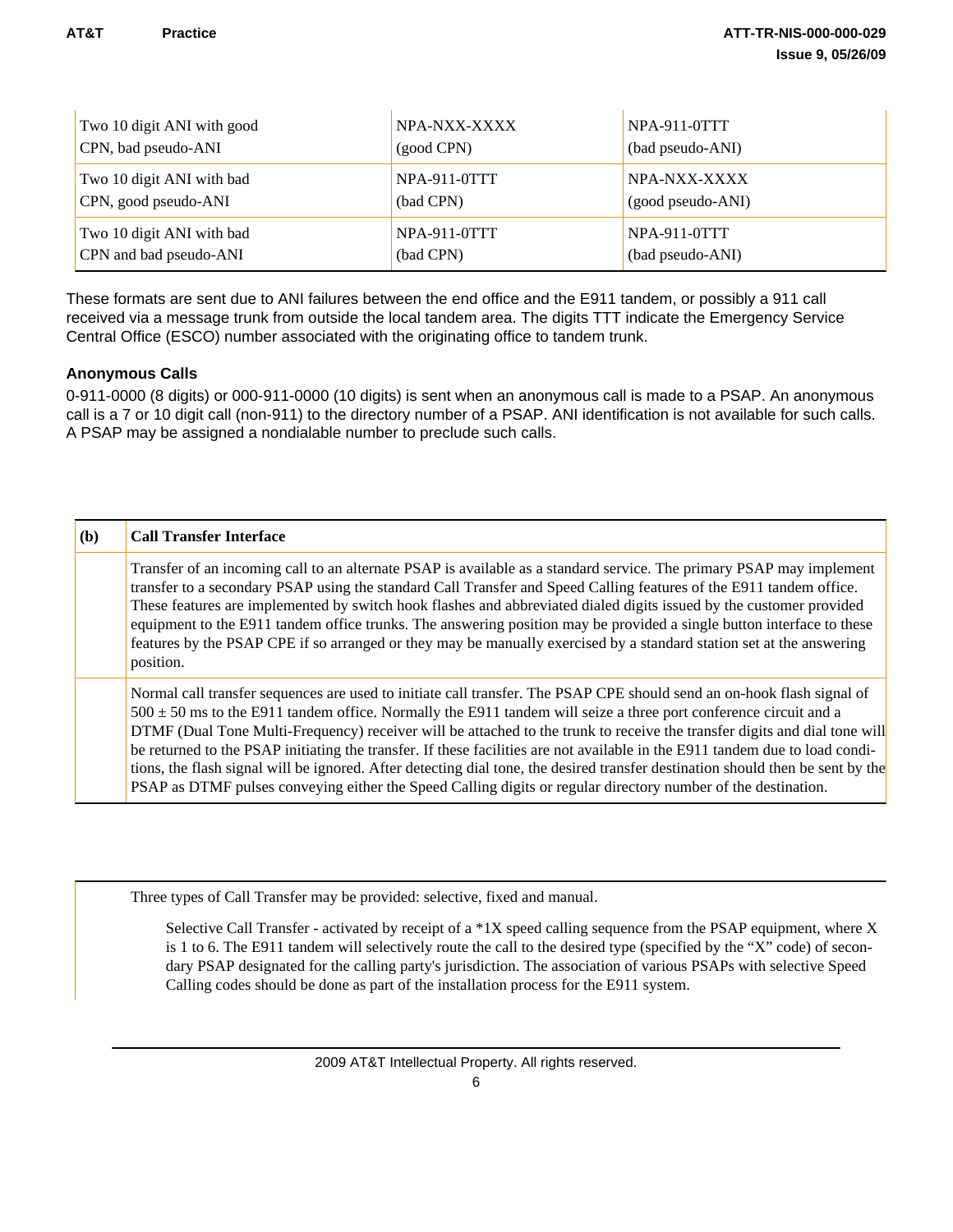Fixed Call Transfer - activated by receipt of \*NX speed calling sequences, where N is 2 to 4 and X is 0 to 9. Only single direct translation to a prespecified directory number will be performed by the E911 tandem in this case.

Manual Call Transfer - the PSAP attendant manually performs the on-hook flash sequence and then directly dials either the Speed Calling Code as specified in the Fixed Call Transfer or the directory number of the destination.

| (c) | <b>Trunk Supervision of Disconnect</b>                                                                                                                                                                                                                                                                                                                                                                          |     |                                                                                                                                                                                                                                                                                                                                                |
|-----|-----------------------------------------------------------------------------------------------------------------------------------------------------------------------------------------------------------------------------------------------------------------------------------------------------------------------------------------------------------------------------------------------------------------|-----|------------------------------------------------------------------------------------------------------------------------------------------------------------------------------------------------------------------------------------------------------------------------------------------------------------------------------------------------|
|     | The E911 tandem maintains supervision of the off-hook status in both directions. To drop an incoming call, the PSAP<br>equipment must present an on-hook condition greater than 1.2 seconds. The E911 tandem will disconnect the call in both<br>directions, sending on-hook to the PSAP, and idling the incoming trunk. This prevents an incoming call that remains off-<br>hook from tying up the PSAP trunk. |     |                                                                                                                                                                                                                                                                                                                                                |
|     |                                                                                                                                                                                                                                                                                                                                                                                                                 |     | If a three party call has been established by the call transfer feature, the following disconnect supervision applies:                                                                                                                                                                                                                         |
|     | <b>Primary PSAP</b>                                                                                                                                                                                                                                                                                                                                                                                             |     |                                                                                                                                                                                                                                                                                                                                                |
|     |                                                                                                                                                                                                                                                                                                                                                                                                                 | (1) | Receipt of a flash signal (500 $\pm$ 50 ms on-hook) from the initial PSAP in a 3-party call setup will release<br>the added party and maintain a 2-party connection between the calling party and the primary PSAP.                                                                                                                            |
|     |                                                                                                                                                                                                                                                                                                                                                                                                                 | (2) | Receipt of an on-hook signal longer than the minimum disconnect timing interval (1.2 seconds) from the<br>initial PSAP will disconnect that PSAP from the call and maintain the connection between the calling<br>party and the added party.                                                                                                   |
|     | <b>Added Party</b>                                                                                                                                                                                                                                                                                                                                                                                              |     |                                                                                                                                                                                                                                                                                                                                                |
|     |                                                                                                                                                                                                                                                                                                                                                                                                                 | (1) | If an added party sends an on-hook signal for longer than 16 seconds, it will be disconnected but the orig-<br>inal PSAP will remain connected to the calling party.                                                                                                                                                                           |
|     |                                                                                                                                                                                                                                                                                                                                                                                                                 | (2) | If the added party returns off-hook before a 16 second interval has expired, it will be returned to the 3-<br>party connection.                                                                                                                                                                                                                |
|     |                                                                                                                                                                                                                                                                                                                                                                                                                 | (3) | If the primary PSAP sends a flash signal during the 16 second interval after the added party has sent an on-<br>hook signal, the added party is disconnected immediately. The primary PSAP remains connected to the<br>calling party.                                                                                                          |
|     |                                                                                                                                                                                                                                                                                                                                                                                                                 | (4) | If one of the original parties disconnects before the added party's disconnect timing interval expires, that<br>party is immediately released. However, the E911 tandem office continues the timing interval and will<br>reconnect the added party to the party remaining off-hook if the added party returns off-hook within the<br>interval. |

**Calling Party**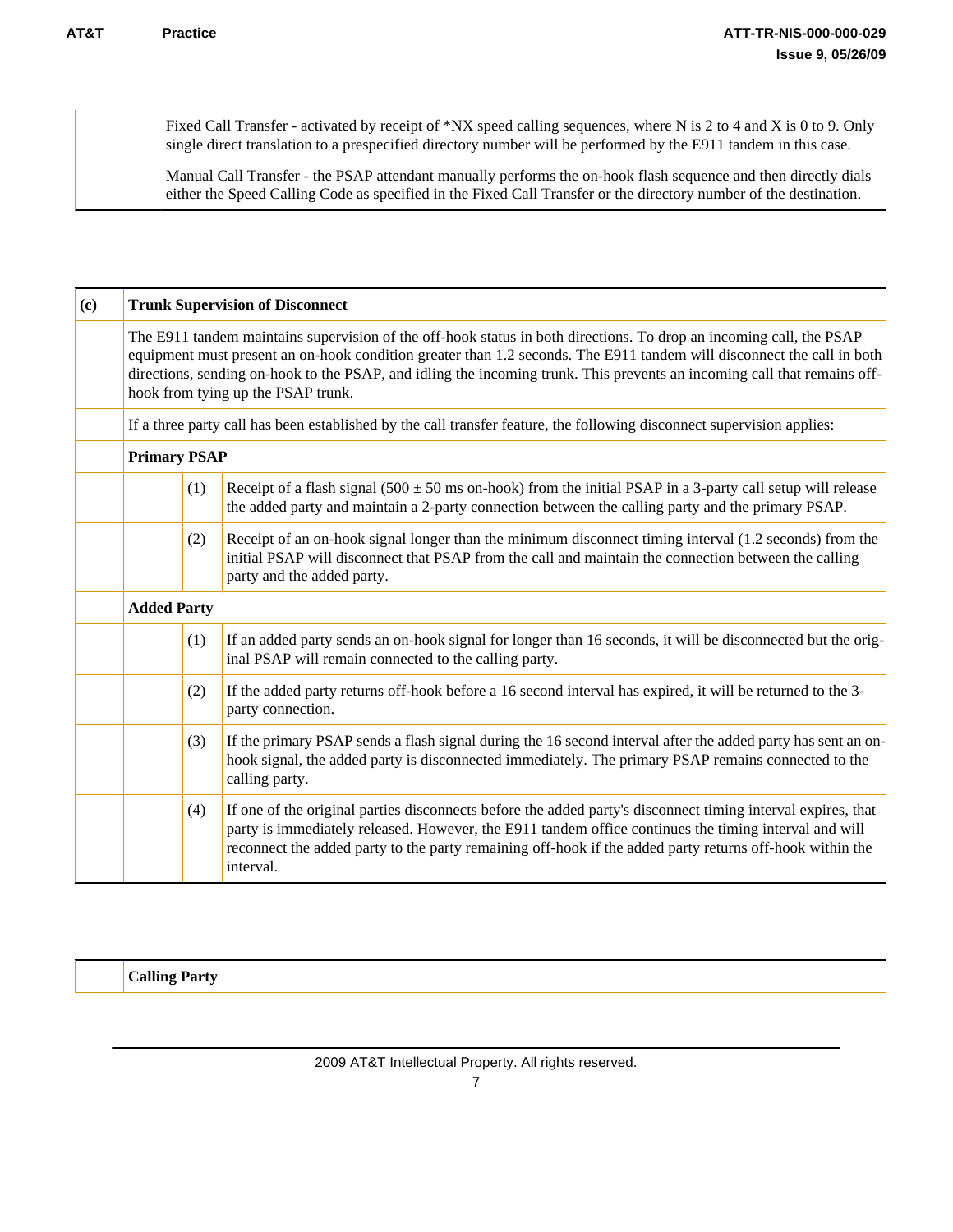<span id="page-11-0"></span>

|     | Upon detection of the calling party disconnect, the calling party is released. The primary PSAP and the added party re-<br>main connected until either disconnects or the primary PSAP releases the added party.                                                                                                                                                                                                            |
|-----|-----------------------------------------------------------------------------------------------------------------------------------------------------------------------------------------------------------------------------------------------------------------------------------------------------------------------------------------------------------------------------------------------------------------------------|
| (d) | <b>Night Service / Alternate PSAP</b>                                                                                                                                                                                                                                                                                                                                                                                       |
|     | All calls destined for a PSAP may be automatically directed to an alternate PSAP or other answering location. This fea-<br>ture is available for each PSAP. A single directory number is assigned in the E911 tandem office for alternate routing<br>and is used in any of the conditions where an alternate is needed. These conditions could be traffic busy, night service,<br>power loss, or other failure at the PSAP. |
|     | Whenever calls are routed to an alternate PSAP, the ANI information of the calling party is also made available to the<br>alternate PSAP. The E911 tandem presents the calling party number to the secondary PSAP using the same mechanism<br>described in section (a) as used for a primary PSAP.                                                                                                                          |
|     | Alternate or night service is activated from the PSAP by key activation of a control lead to the E911 tandem office. The<br>network interface required for this separate control lead is given in Telcordia Technical Reference TR-TSY-000349 [5].                                                                                                                                                                          |

| (e) | <b>Tones Used</b>                                                                                                                                                                                                                                                 |
|-----|-------------------------------------------------------------------------------------------------------------------------------------------------------------------------------------------------------------------------------------------------------------------|
|     | Standard tones (dial, busy, reorder, and audible ringing) are provided by the E911 tandem office for attendant transfer<br>calls. Interrupted high tone (120 ipm) is also provided when speed dialing transfer is attempted but not subscribed to by<br>the PSAP. |

#### **(f) Trunk Maintenance Test Calls** From time to time the telephone company will place a test call to verify the integrity of the trunk circuit to the customer's premises. This call will be identified by the special ANI code given in Table 1 (KP-8-ST). The PSAP shall connect the trunk so identified to a permanent busy tone (continuous 60 ipm tone). This must be done within 20 seconds after receipt of the wink start pulse, otherwise the E911 tandem office would consider the trunk test a failure. The E911 tandem will disconnect approximately 5 seconds after receiving the 60 ipm tone. The PSAP should then immediately release the trunk.

## *2.2. Database Interface*

BellSouth provides a centralized database including information for each directory number used by wireline subscribers to the network. This information usually contains caller location and other information useful for a public safety response to emergency situations where a call is placed from a phone near the site of the emergency. The database also contains special "shell" records used for wireless and Voice over Internet Protocol (VoIP). These shell records are updated dynamically or are used to obtain location and other information real time as the 911 call is processed. A unique protocol is used over redundant data links between a PSAP and the BellSouth ALI Computers to retrieve this information. The PSAP CPE is responsible for formatting a request for ALI per this protocol and placing it on the data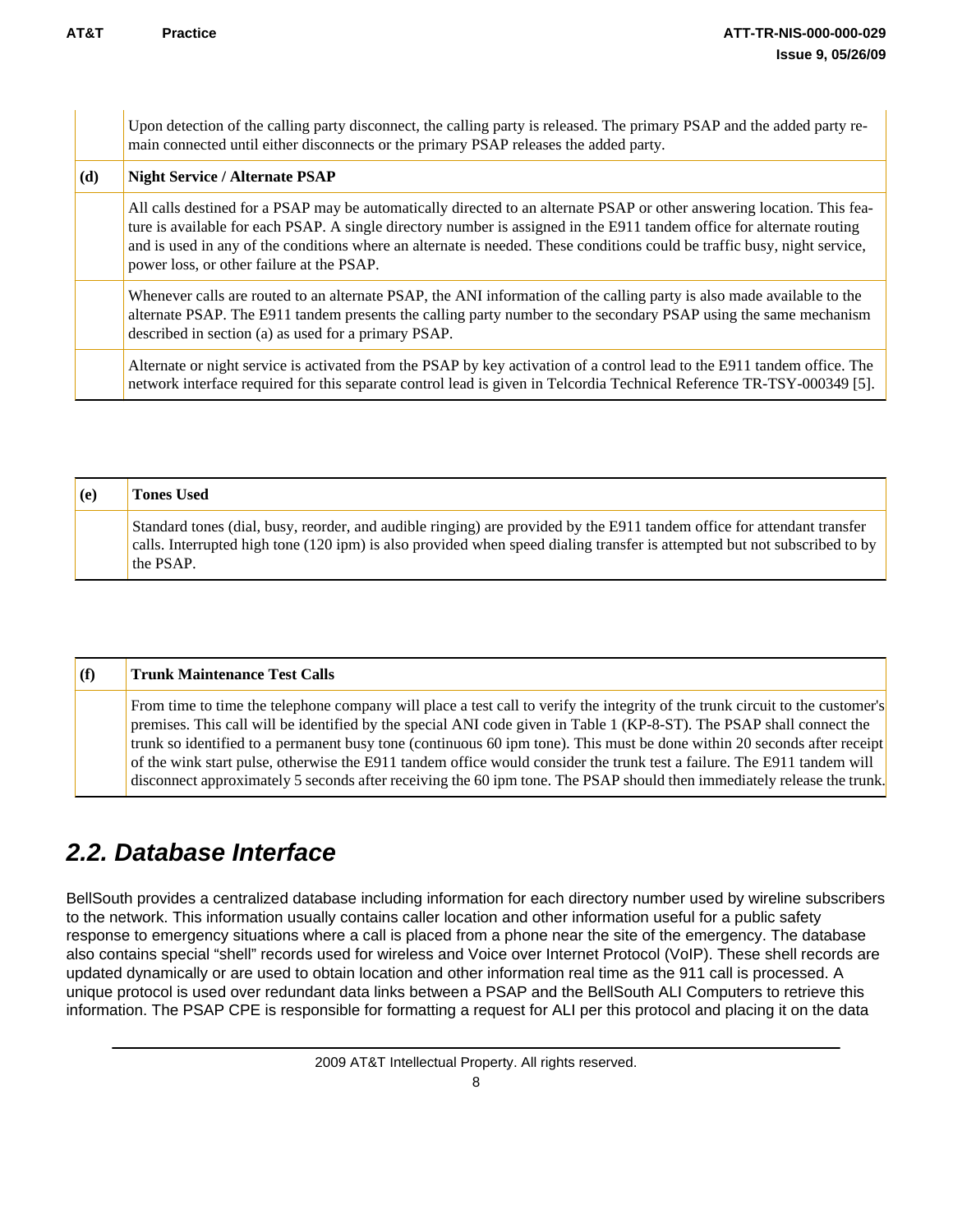links. The returned information is available to the PSAP equipment to display on a terminal at an attendant position or in some other manner per the design of the equipment provider.

| (a) | <b>Physical Interface</b>                                                                                                                                                                                                                                                                                                                                                                                                                                                                                                                                                                  |
|-----|--------------------------------------------------------------------------------------------------------------------------------------------------------------------------------------------------------------------------------------------------------------------------------------------------------------------------------------------------------------------------------------------------------------------------------------------------------------------------------------------------------------------------------------------------------------------------------------------|
|     | Access to the BellSouth centralized E911 database is provided by asynchronous private line circuits to duplicated ALI<br>Computers. These computers are located in different BellSouth Centers for redundancy and diversity. Two links are re-<br>quired for reliability; they are functionally identical. The ALI Computers receive the ALI request message from the<br>PSAP, query the database and return the information to the PSAP over the data link. The actual network interface is that<br>of a private line digital data service. Digital facilities shall be ordered as DDS-I. |
|     | The DDS unit must provide an In Band Diagnostic Management bandwidth sharing technique for test channel and data.<br>The unit must be fully compatible with the SNMP test module deployed within each of the BellSouth Data Centers. This<br>will allow end-to-end diagnostic and configuration capability from the master end (BellSouth Data Center) without dis-<br>ruptive consequences.                                                                                                                                                                                               |
|     | Each unit must be configurable for Data Carrier Holdover on the DTE side at 100ms. This is to prevent non-critical Data<br>Carrier drops from being reported to the E911 monitoring systems.                                                                                                                                                                                                                                                                                                                                                                                               |
|     | The characteristics of the equipment used to modulate these data links are:                                                                                                                                                                                                                                                                                                                                                                                                                                                                                                                |

9600 baud digital Channel Service Unit/Data Service Unit (CSU/DSU) 9600 bps Async on the DTE side 10 bit data character 1 start bit 8 data bits (8<sup>th</sup> bit ignored) 1 stop bit

Full Duplex Continuous Carrier

> Support for 2400 baud CSU/DSU with secondary channel has been grandfathered but is no longer available for new installations.

For reliability, an individual ALI request message is expected to be received from the PSAP over both links simultaneously by the duplicated ALI Computers. Responses from the database system are presented over one of the data links only.

Both links must be monitored by the PSAP for responses since they are randomly chosen by the ALI Computers. If one data link is out of service, only the good link will be chosen by the ALI Computers for responses.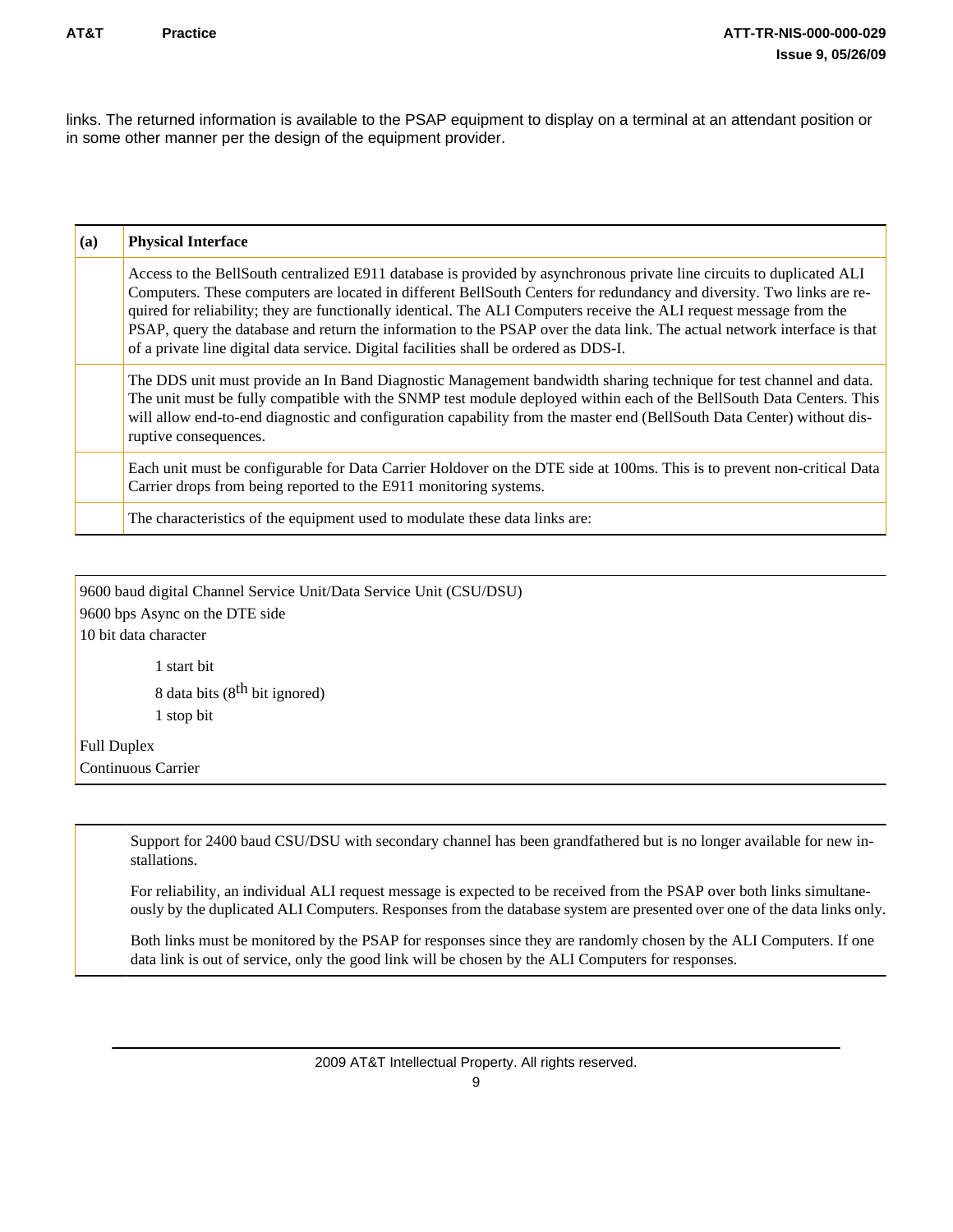| (b) | <b>Link Protocol</b>                                                                                                                                                                                                                                                                                                                                         |
|-----|--------------------------------------------------------------------------------------------------------------------------------------------------------------------------------------------------------------------------------------------------------------------------------------------------------------------------------------------------------------|
|     | The protocol used over the data links consists of a request message sent from the PSAP to the ALI Computers and the<br>response message from the database to the PSAP. In addition, a status message or "heartbeat" is expected from the<br>PSAP during idle periods. The ALI Computers will respond with an "ACK" to the PSAP when a heartbeat is received. |

| <b>Request Message Format</b>                                                                                                                                                                                                             |
|-------------------------------------------------------------------------------------------------------------------------------------------------------------------------------------------------------------------------------------------|
| Requests from the PSAP for additional data contained in the ALI database maintained by BellSouth shall consist of 13 or<br>15 ASCII encoded digits terminated by a carriage return. The message format for a request is given in Table 2. |

#### **TABLE 2 DATABASE REQUEST MESSAGE**

| <npd><nxx><tn> <pos><trnk><check><cr> or</cr></check></trnk></pos></tn></nxx></npd> |                                                                                                                                                   |  |  |
|-------------------------------------------------------------------------------------|---------------------------------------------------------------------------------------------------------------------------------------------------|--|--|
| <npa><nxx><tn><pos><trnk><check><cr></cr></check></trnk></pos></tn></nxx></npa>     |                                                                                                                                                   |  |  |
| Where:                                                                              |                                                                                                                                                   |  |  |
| $<$ NPA $>$                                                                         | Three digits identifying the caller's area code                                                                                                   |  |  |
| $<$ NPD $>$                                                                         | One digit given by the tandem office to identify the caller's area code                                                                           |  |  |
| $<$ NXX $>$                                                                         | Three digit Exchange prefix for caller's serving office                                                                                           |  |  |
| $<$ TN $>$                                                                          | Four digits identifying the Caller's Directory Number or wireless and VoIP pANI                                                                   |  |  |
| $<$ POS $>$                                                                         | Two digit PSAP position answering call or a sequence number                                                                                       |  |  |
| $<$ TRNK $>$                                                                        | Two digit Incoming trunk number over which call was received, range 00-94 decimal for auto-<br>matic lookup and 95-99 decimal for special lookup. |  |  |
| $<$ CHECK $>$                                                                       | One digit, that when added to the sum of the previous twelve digits, causes the sum to be even-<br>ly divisible by 8                              |  |  |
| <cr></cr>                                                                           | CR - Carriage return, hex 0D, signals end of request                                                                                              |  |  |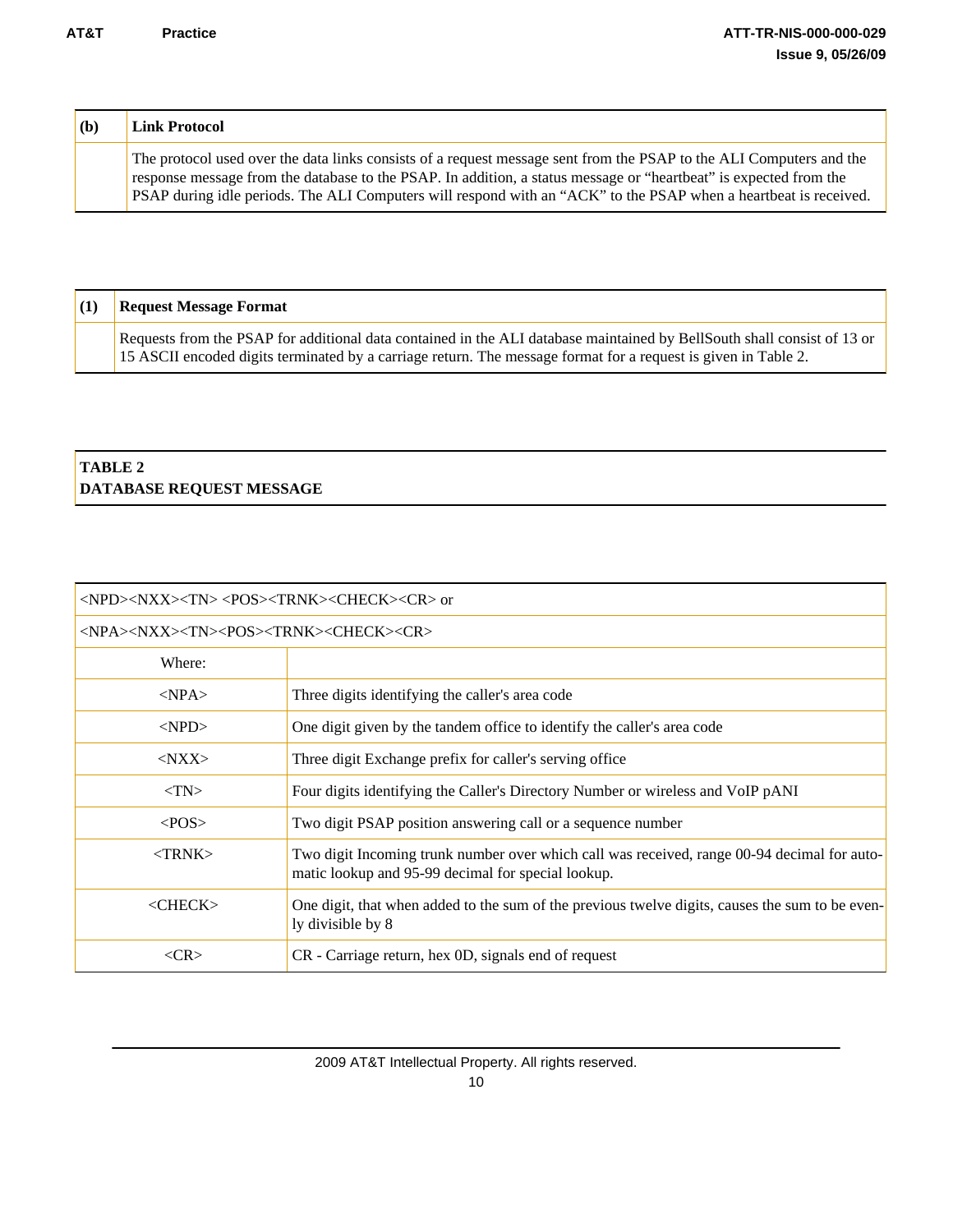| <b>Example:</b> | "0555121201020 <cr>" would be transmitted for 555-1212 on position 01 trunk 02 for 14 character request<br/>messages. Note the check digit is 0 since the sum equals 24 which is evenly divisible by 8. Digit position 1<br/>is transmitted on the data link first in sequence.</cr>             |
|-----------------|--------------------------------------------------------------------------------------------------------------------------------------------------------------------------------------------------------------------------------------------------------------------------------------------------|
|                 | "404555121201020 <cr>" would be transmitted for 404-555-1212 on position 01 trunk 02 for 16 character<br/>request messages. Note the check digit is 0 since the sum equals 32 which is evenly divisible by 8.</cr>                                                                               |
| NOTE:           | A request of all zeroes, "00000000000000 <cr>" would be interpreted as indication that repair is needed on<br/>the PSAP ANI equipment. Upon occurrence of a large number of such messages, the BellSouth E911 Main-<br/>tenance Center would notify responsible PSAP maintenance personnel.</cr> |

| (2) | <b>ALI Response Message Format</b>                                                                                                                                                                                                                              |
|-----|-----------------------------------------------------------------------------------------------------------------------------------------------------------------------------------------------------------------------------------------------------------------|
|     | The ALI Computers provide an immediate response to a request message with either an ASCII ACK (hex 06) or<br>NAK (hex 15) character. If the negative acknowledgement, NAK, is received, the request message should be retrans-<br>mitted only once by the PSAP. |
|     | The ALI response message must use the format described in Table 3. The ALI response message is delimited by the<br>ASCII STX (hex 02) and ETX (hex 03) characters. Response messages are presented over one of the two data links<br>randomly chosen.           |

#### **TABLE 3 ALI RESPONSE MESSAGE**

| <b>Character Position</b> | <b>Contents</b> |                                                                                                                                                                                                                                                                                                                                                                                                                                                                                                                                                        |
|---------------------------|-----------------|--------------------------------------------------------------------------------------------------------------------------------------------------------------------------------------------------------------------------------------------------------------------------------------------------------------------------------------------------------------------------------------------------------------------------------------------------------------------------------------------------------------------------------------------------------|
|                           | $STX -$         | Hex 02, indicates start of message.                                                                                                                                                                                                                                                                                                                                                                                                                                                                                                                    |
| 2                         | TYPE -          | One digit message type designation as described below.                                                                                                                                                                                                                                                                                                                                                                                                                                                                                                 |
| $3-4$                     | $POS -$         | Two digit position/sequence number.                                                                                                                                                                                                                                                                                                                                                                                                                                                                                                                    |
| 5-324                     | Text -          | Up to 320 characters of text formatted from the ALI database. The format of<br>the text portion of the message is shown in Figure 2 Longitude/latitude (X/Y<br>coordinates) will be placed in the text portion of the message when the<br>PSAP requests Wireless Phase 2 compliance and the wireless carrier or<br>VoIP Service Provider provides coordinates. The longitude/latitude fields<br>will contain spaces for wireline and other calls and wireless calls when co-<br>ordinates are not available. PSAP CAD/Mapping software should validate |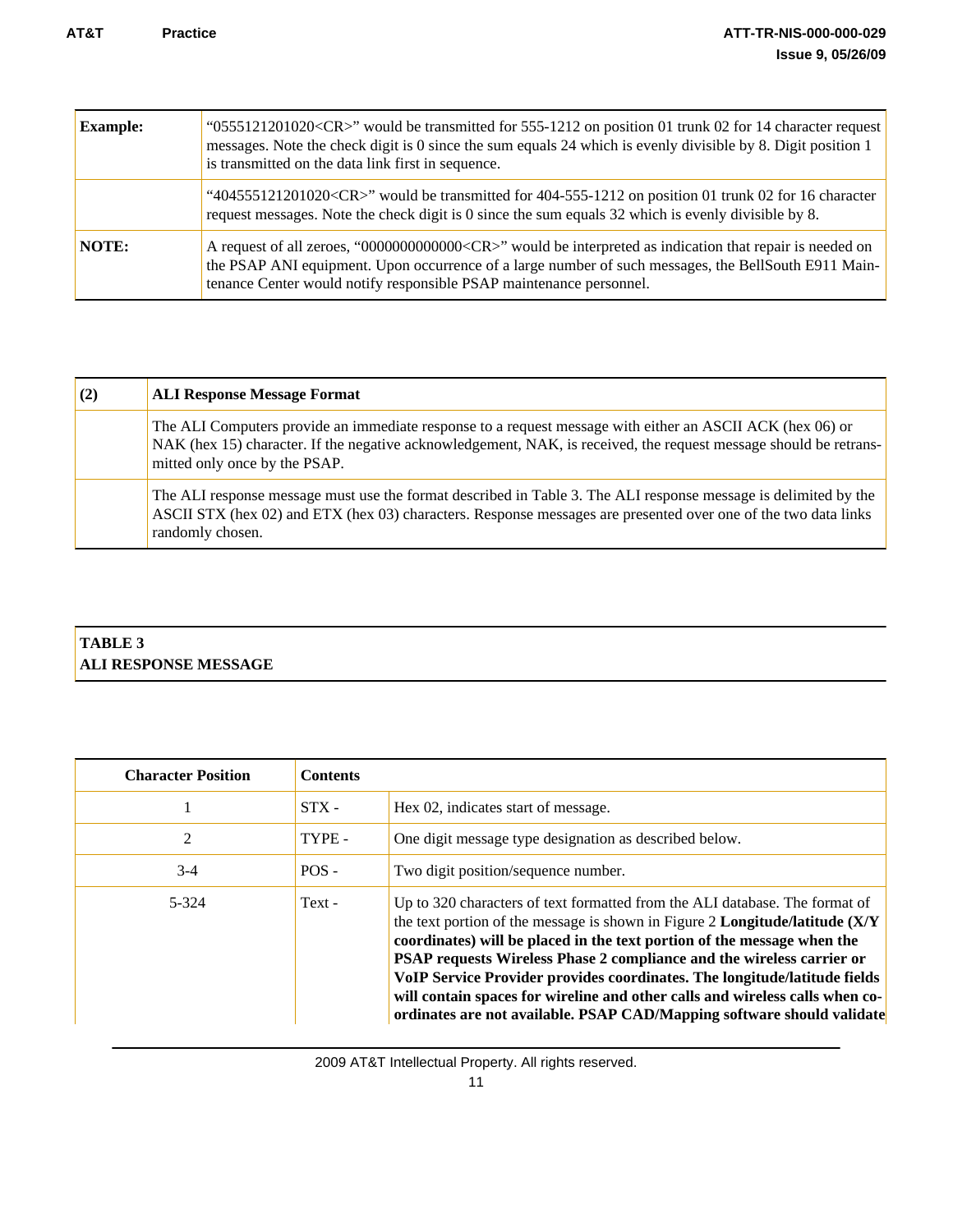|          |         | the contents of the longitude/latitude fields prior to using. These optional<br>fields will not be included in the text unless requested by the PSAP. In this<br>case the ETX immediately follows the ESN text data. See Figure 2 note 3. |
|----------|---------|-------------------------------------------------------------------------------------------------------------------------------------------------------------------------------------------------------------------------------------------|
| Variable | $ETX -$ | Hex 03, immediately follows text to indicate end of message.                                                                                                                                                                              |

| <b>TYPE Designations:</b>                                                     |                                |  |  |
|-------------------------------------------------------------------------------|--------------------------------|--|--|
| Type $= 1$ (hex 31) Data retrieved, only one path available.                  |                                |  |  |
| Type $= 2$ (hex 32) Data retrieved, both paths operational (normal).          |                                |  |  |
| Type $= 9$ (hex 39) No address data found, text portion of message is of form |                                |  |  |
|                                                                               | "NPA-NXX-XXXX NO RECORD FOUND" |  |  |
| $Type = 0,3-8$                                                                | Not used                       |  |  |

#### **NOTE:**

**If a problem is suspected in the received text, the PSAP may resend the request message.** 

#### **Figure 2 - Format of Text Portion of Response From E911 Data Base**

| <b>FIELD</b> | <b>LENGTH</b> | <b>TYPICAL VALUE</b> |
|--------------|---------------|----------------------|
| $<$ CR $>$   |               | hex 0D               |
| punctuation  |               | $($ hex 28           |
| <b>NPA</b>   | 3             | 205                  |
| punctuation  |               | ) hex 29             |
| space        |               | hex 32               |
| <b>NXX</b>   | 3             | 456                  |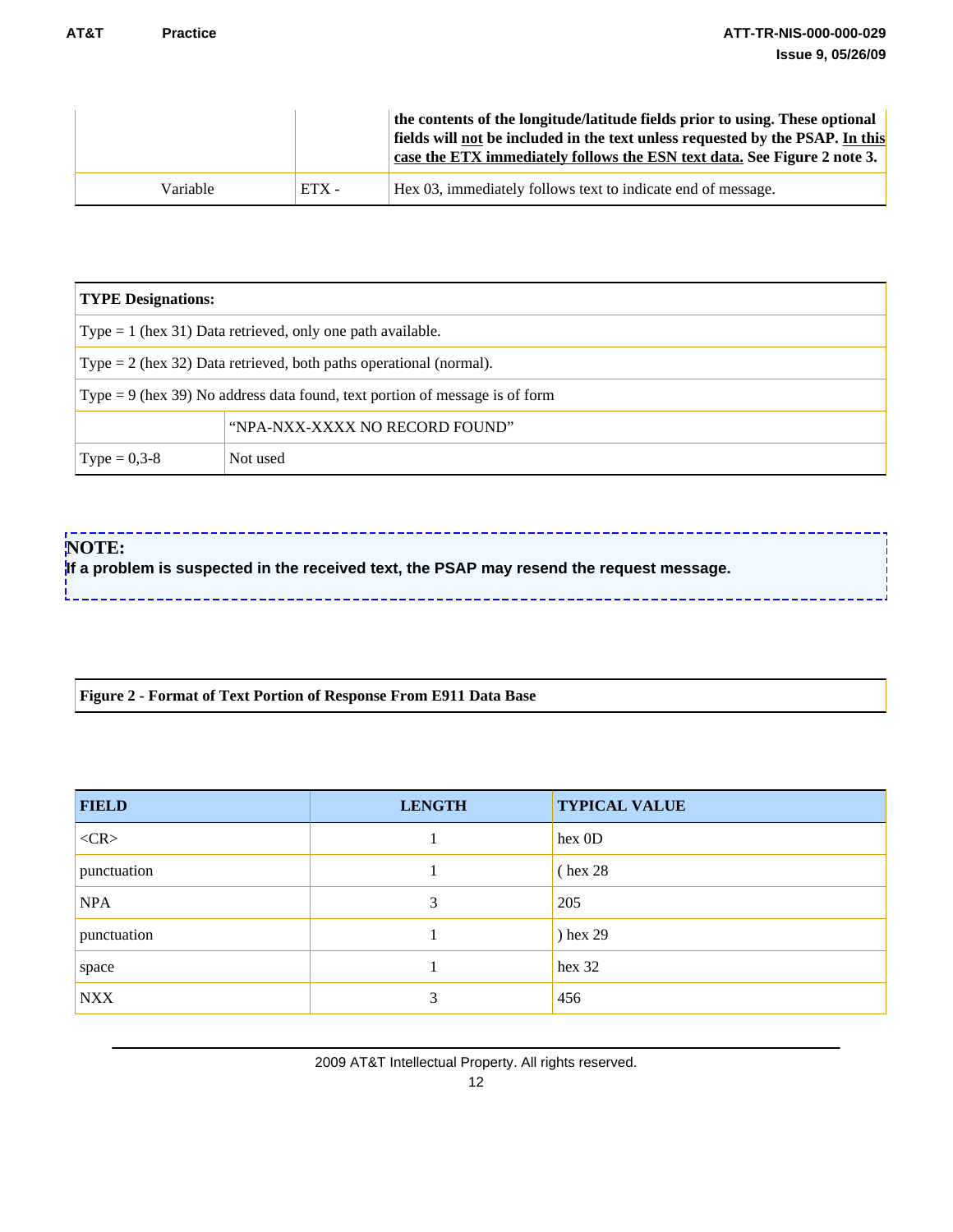| <b>FIELD</b>         | <b>LENGTH</b>  | <b>TYPICAL VALUE</b>     |
|----------------------|----------------|--------------------------|
| punctuation          | 1              | $-$ hex $2D$             |
| Line Number          | $\overline{4}$ | 7890                     |
| space                | 3              | hex 32                   |
| Time                 | 5              | 14:25                    |
| space                | $\overline{4}$ | hex 32                   |
| Date                 | $\mathfrak{S}$ | 08/12                    |
| $<$ CR>              | $\mathbf{1}$   | hex 0D                   |
| House Number         | $8\,$          | 8600                     |
| House Number Suffix  | $\overline{4}$ | $-1/2$                   |
| space                | $\mathbf{1}$   | hex 32                   |
| Prefix Directional   | $\sqrt{2}$     | $\ensuremath{\text{NW}}$ |
| space                | $\mathbf{1}$   | hex 32                   |
| <b>Street Name</b>   | 48             | <b>WALNUT ST</b>         |
| Community            | 18             | <b>BIRMINGHAM</b>        |
| <b>State</b>         | $\sqrt{2}$     | $\mathbf{AL}$            |
| space                | $\mathbf{1}$   | hex 32                   |
| <b>ESN</b>           | $\mathfrak{Z}$ | 056                      |
| space                | $\mathbf{1}$   | hex 32                   |
| Class of Service     | $\overline{4}$ | <b>BUSN</b> (see Note 1) |
| $<$ CR>              | 1              | hex 0D                   |
| <b>Customer Name</b> | 32             | JOHN DOE INC             |
| Location Information | 20             | <b>BLG 3, FLR 10</b>     |
| space                | $\mathbf{1}$   | hex 32                   |
| punctuation          | $\overline{2}$ | $\mathrm{P}\#$           |
| space                | $\mathbf{1}$   | hex 32                   |
| Main NXX             | $\overline{3}$ | 454                      |
| punctuation          | $\mathbf{1}$   | - hex $2\mathsf{D}$      |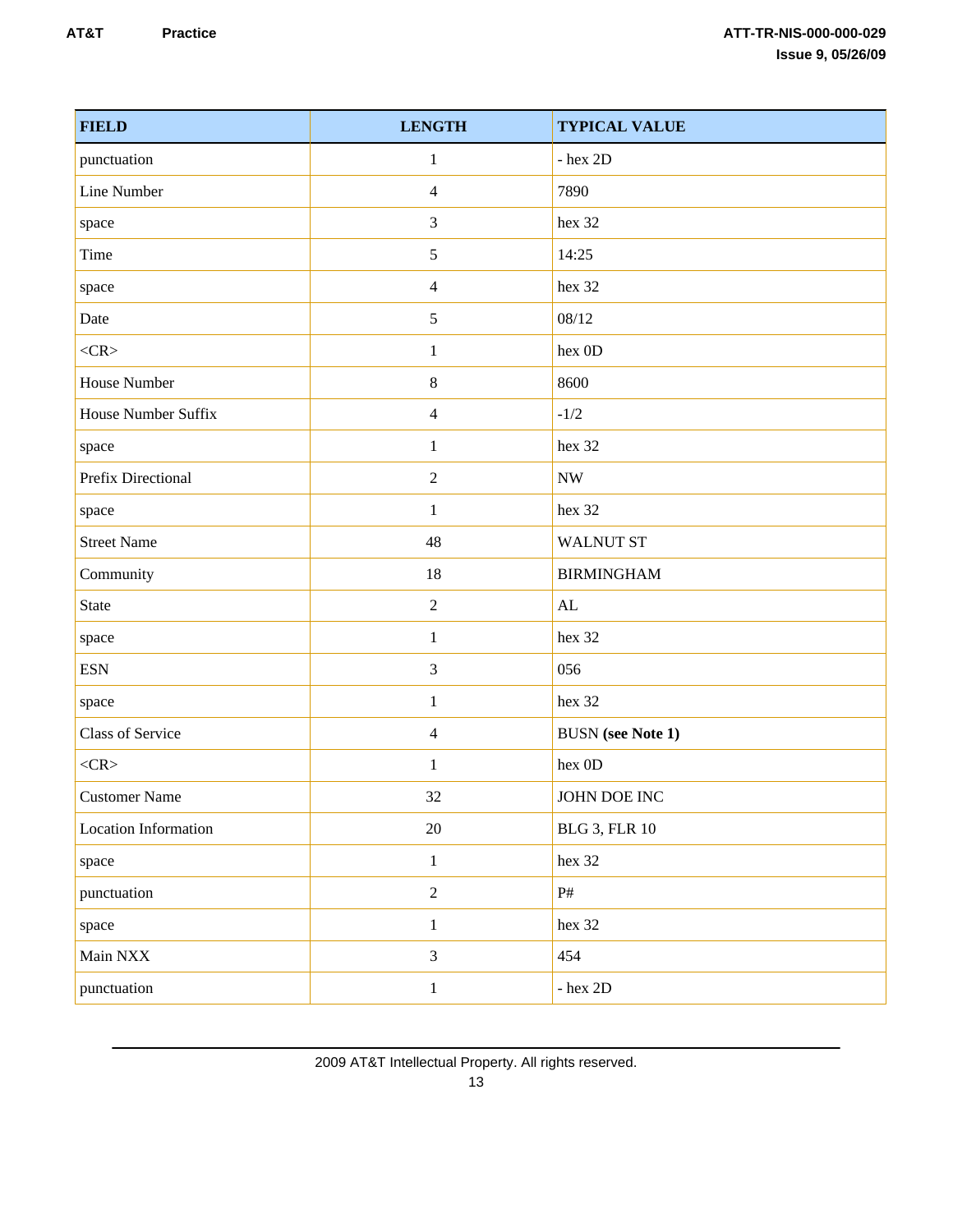| <b>FIELD</b>                    | <b>LENGTH</b> | <b>TYPICAL VALUE</b>                 |  |
|---------------------------------|---------------|--------------------------------------|--|
| Main Number                     | 4             | 7891                                 |  |
| $<$ CR $>$                      |               | hex 0D                               |  |
| <b>Additional Information</b>   | 20            | ALT# 205-454-7800 (see Note 2)       |  |
| space                           | 1             | hex 32                               |  |
| punctuation                     | 4             | LEC:                                 |  |
| Telco Company ID                | 5             | <b>BELSO</b>                         |  |
| $<$ CR $>$                      | 1             | hex 0D                               |  |
| $<$ LF>                         | 1             | hex 0A                               |  |
| ESN Text (variable)             | 71            | <b>FIRE STATION 2</b>                |  |
|                                 |               | <b>JEFFERSON EMS</b>                 |  |
| Optional < CR>                  | $\mathcal{I}$ | hex OD (see Note 3)                  |  |
| Optional Longitude/X Coordinate | 11            | $+000.000000$ or spaces (see Note 3) |  |
| <b>Optional Space</b>           | $\mathcal{I}$ | hex $32$ (see Note 3)                |  |
| Optional Latitude/Y Coordinate  | 10            | $+00.000000$ or spaces (see Note 3)  |  |

| NOTE 1:        | Various Class of Service values are provided to assist the PSAP in handling the call. A new value of<br>"VOIP" has been added for Voice over Internet Protocol (VoIP) service.                                                                                                                                                                                                                                                                                                                                                                                                                                                                                                                                          |
|----------------|-------------------------------------------------------------------------------------------------------------------------------------------------------------------------------------------------------------------------------------------------------------------------------------------------------------------------------------------------------------------------------------------------------------------------------------------------------------------------------------------------------------------------------------------------------------------------------------------------------------------------------------------------------------------------------------------------------------------------|
| NOTE 2:        | This variable data field contains additional information that may be helpful to the PSAP. One example is to<br>display an ALTERNATE CALL-BACK NUMBER of the caller for interim number portability or the CALL-<br>BACK NUMBER for a wireless or VoIP call if this feature is available. This field will contain spaces<br>if no additional information is available. For wireless or VoIP calls, the telephone number in the first<br>part of the response text may represent the psuedo-ANI (pANI). For wireless, the pANI is used to<br>identify the cell site or sector from where the wireless call originated. Cell site/sector information will<br>be populated in various data fields based on local agreements. |
| <b>NOTE 3:</b> | These optional fields will not be included in response message unless requested by a PSAP capable of<br>processing X/Y. The ETX immediately follows the ESN Text field when these optional fields are not<br>requested.                                                                                                                                                                                                                                                                                                                                                                                                                                                                                                 |

**(3) Status Messages**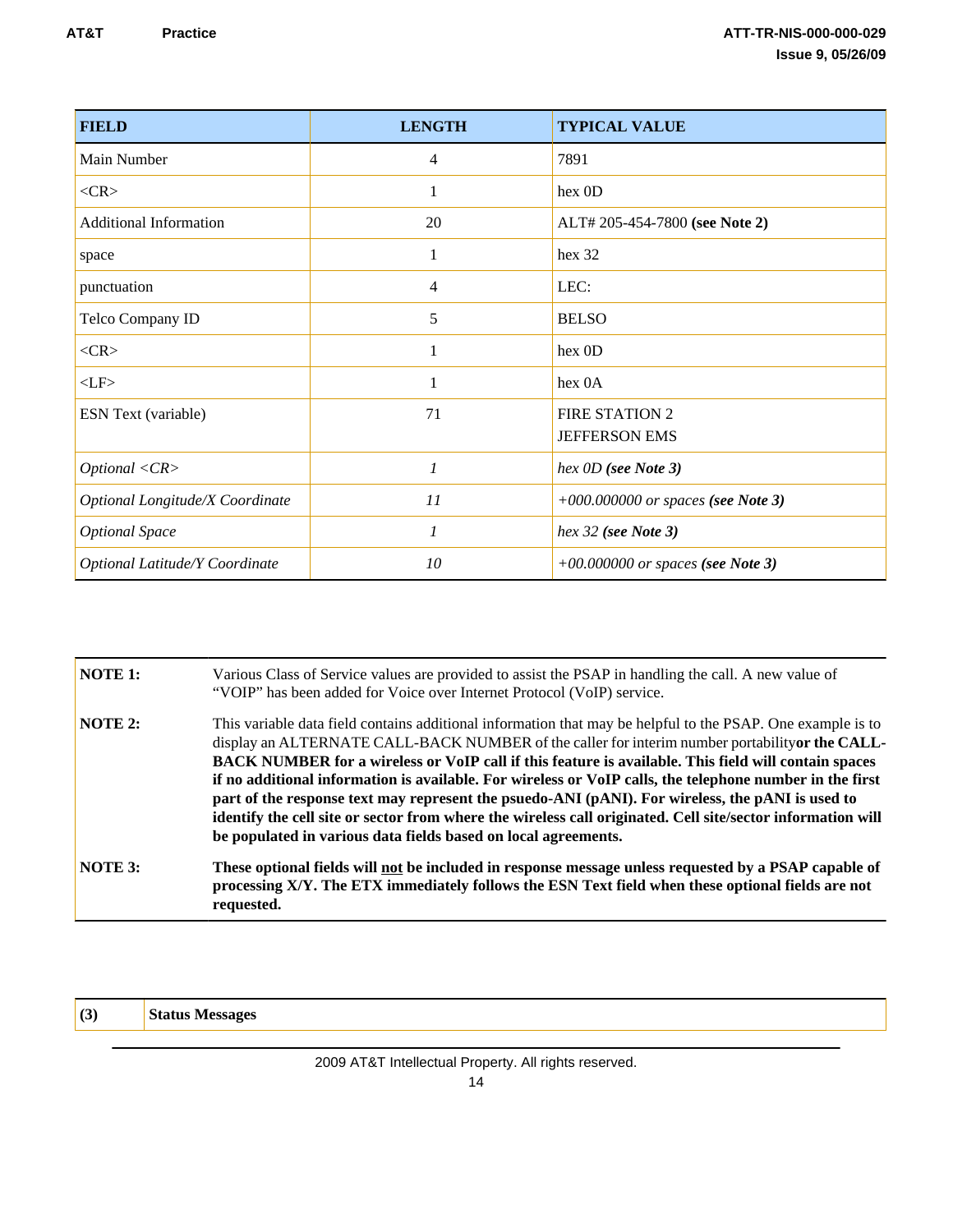During otherwise idle periods, the PSAP equipment shall place a "heartbeat" sequence on the data links at a minimum of once every two minutes of communications silence. Absence of data or a "heartbeat" on the data link from the PSAP for more that two minutes will be interpreted by the ALI Computers as a problem at the PSAP and reported to BellSouth maintenance personnel.

Upon notice of lack of a "heartbeat" from a PSAP, the BellSouth Maintenance Center will check the data links for possible trouble conditions. If the data links are found operational, the Maintenance Center will take action to notify responsible customer PSAP personnel of the failure.

The format of the "heartbeat" consists of the characters "H<CR>" (hex 48 and hex 0D).

| <b>References</b>                                                                       |                                                                                                                                                                                 |  |  |  |
|-----------------------------------------------------------------------------------------|---------------------------------------------------------------------------------------------------------------------------------------------------------------------------------|--|--|--|
| $\vert$ 1.                                                                              | "Network to Customer Installation Interfaces - Enhanced 911 Analog Voicegrade PSAP Access Using Loop Reverse-Bat-<br>tery Signaling", ANSI T1.414, 1998.                        |  |  |  |
| 2.                                                                                      | "Lightning and 60-Hz Disturbances at the Bell Operating Company Network Interface", TR-EOP-000001, Telcordia, Is-<br>sue 2, June 1987.                                          |  |  |  |
| 3.                                                                                      | "LSSGR: Signaling for Analog Interfaces", GR-506-CORE, Telcordia, Issue 1, Revision 1, November 1996.                                                                           |  |  |  |
| 4.                                                                                      | "LATA Switching Systems Generic Requirements (LSSGR)", TR-TSY-000350, LATA Switching Systems Generic Re-<br>quirements (LSSGR) [4], Telcordia, Issue 1, November 1987.          |  |  |  |
| 5.                                                                                      | "Interface Between Miscellaneous Control Functions of Customer Premises Equipment and 1/1A ESS Centrex Switching<br>Systems", TR-TSY-000349, Telcordia, Issue 1, November 1986. |  |  |  |
| If you desire to order these Telcordia technical documents, please call (201) 699-5800. |                                                                                                                                                                                 |  |  |  |

#### **QUALITY FEEDBACK FORM**

**Your opinion is Important to Us...**

*We are always looking for ways to improve communications with our customers. Please help us better meet your needs by completing the following questionnaire about this document. When possible, we'll reply to your comments personally, so remember to include your name, address, and phone number.*

**Document Number and Name:** 

**1. How do you rate this document's effectiveness?**

\_\_\_\_\_\_\_\_\_\_\_\_\_\_\_\_\_\_\_\_\_\_\_\_\_\_\_\_\_\_\_\_\_\_\_\_\_\_\_\_\_\_\_\_\_\_\_\_\_\_\_\_\_\_\_\_\_\_\_\_\_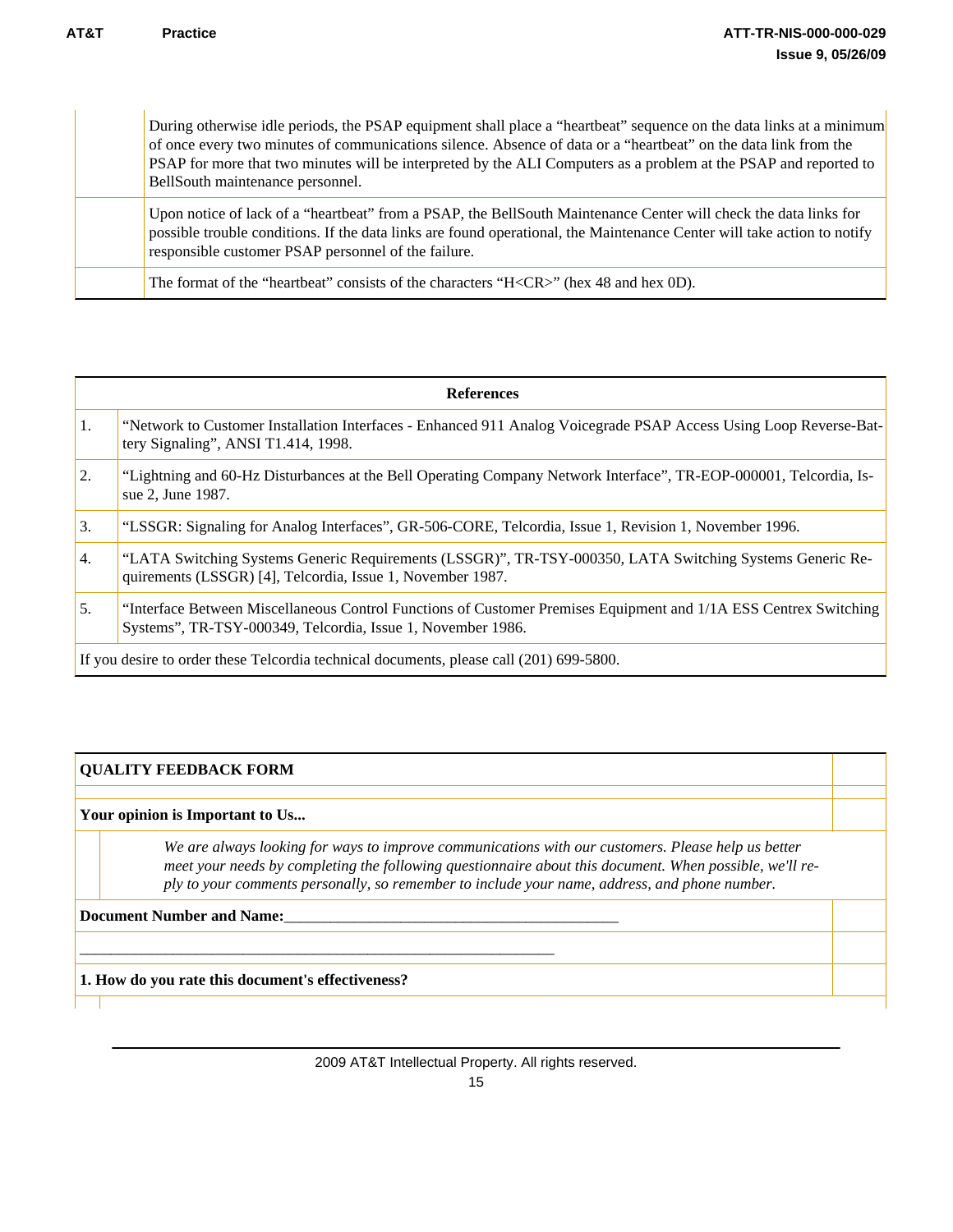|                                                                                     |                                     |                                      | Excellent | Good                    | Fair       | Poor |  |  |  |
|-------------------------------------------------------------------------------------|-------------------------------------|--------------------------------------|-----------|-------------------------|------------|------|--|--|--|
|                                                                                     |                                     | Information is Complete              |           |                         |            |      |  |  |  |
|                                                                                     |                                     | Relevance of Material to the Job     |           |                         |            |      |  |  |  |
|                                                                                     |                                     | <b>Information is Accurate</b>       |           |                         |            |      |  |  |  |
|                                                                                     |                                     | Content is organized and easy to Use |           |                         |            |      |  |  |  |
|                                                                                     |                                     | Information is timely                |           |                         |            |      |  |  |  |
|                                                                                     |                                     | <b>OVERALL RATING</b>                |           |                         |            |      |  |  |  |
|                                                                                     | 2. Was the Level of Detail:         |                                      | Too Much  | Just Right              | Not Enough |      |  |  |  |
|                                                                                     |                                     |                                      |           |                         |            |      |  |  |  |
| 3. How will You use this Document?                                                  |                                     |                                      |           |                         |            |      |  |  |  |
|                                                                                     | General Reference/Information _____ |                                      |           | Training Resource       |            |      |  |  |  |
|                                                                                     | Quick Reference/Job Aid _____       |                                      |           | Other $\_\_\_\_\_\_\_\$ |            |      |  |  |  |
| 4. Any comments, Questions, or Suggested Improvements, e.g. Subjects that should be |                                     |                                      |           |                         |            |      |  |  |  |
|                                                                                     |                                     | <b>Included or Deleted?</b>          |           |                         |            |      |  |  |  |
|                                                                                     |                                     |                                      |           |                         |            |      |  |  |  |
|                                                                                     |                                     |                                      |           |                         |            |      |  |  |  |
|                                                                                     |                                     |                                      |           |                         |            |      |  |  |  |
|                                                                                     |                                     |                                      |           |                         |            |      |  |  |  |
|                                                                                     |                                     |                                      |           |                         |            |      |  |  |  |
|                                                                                     |                                     |                                      |           |                         |            |      |  |  |  |
|                                                                                     |                                     |                                      |           |                         |            |      |  |  |  |

#### **PLEASE FOLD AND RETURN ANY COMMENTS TO:**

**Research Director - Technical Analysis and Support -Trans/Access**

**BellSouth Telecommunications, Inc.**

**675 West Peachtree Street North**

**Atlanta, Georgia 30375**